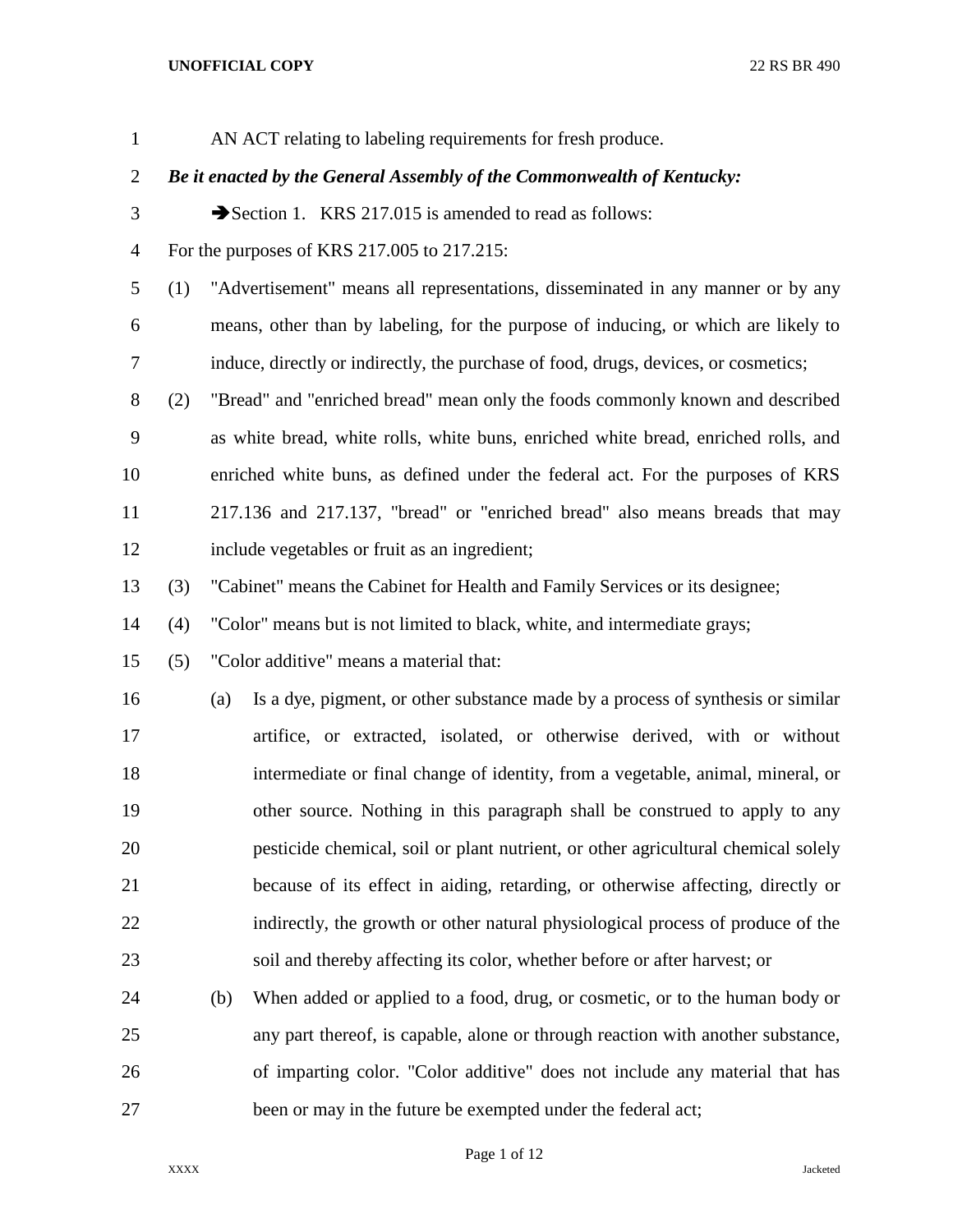| $\mathbf{1}$   | (6) |           | "Contaminated with filth" means any food, drug, device, or cosmetic that is not       |
|----------------|-----|-----------|---------------------------------------------------------------------------------------|
| $\overline{2}$ |     |           | securely protected from dust, dirt, and as far as may be necessary by all reasonable  |
| 3              |     |           | means, from all foreign or injurious contaminants;                                    |
| 4              | (7) |           | "Cosmetic" means:                                                                     |
| 5              |     | (a)       | Articles intended to be rubbed, poured, sprinkled, sprayed on, introduced into,       |
| 6              |     |           | or otherwise applied to the human body or any part thereof for cleansing,             |
| 7              |     |           | beautifying, promoting attractiveness, or altering the appearance; and                |
| 8              |     | (b)       | Articles intended for use as a component of those articles, except that the term      |
| 9              |     |           | shall not include soap;                                                               |
| 10             | (8) |           | "Device," except when used in subsection (48) of this section, KRS 217.035(6),        |
| 11             |     |           | KRS 217.065(3), KRS 217.095(3), and KRS 217.175(10), means instruments,               |
| 12             |     |           | apparatus, and contrivances, including their components, parts, and accessories,      |
| 13             |     | intended: |                                                                                       |
| 14             |     | (a)       | For use in the diagnosis, cure, mitigation, treatment, or prevention of disease       |
| 15             |     |           | in man or other animals; or                                                           |
| 16             |     | (b)       | To affect the structure or any function of the body of man or other animals;          |
| 17             | (9) |           | "Dispense" means to deliver a drug or device to an ultimate user or research subject  |
| 18             |     |           | by or pursuant to the lawful order of a practitioner, including the packaging,        |
| 19             |     |           | labeling, or compounding necessary to prepare the substance for that delivery;        |
| 20             |     |           | (10) "Dispenser" means a person who lawfully dispenses a drug or device to or for the |
| 21             |     |           | use of an ultimate user;                                                              |
| 22             |     |           | $(11)$ "Drug" means:                                                                  |
| 23             |     | (a)       | Articles recognized in the official United States pharmacopoeia, official             |
| 24             |     |           | homeopathic pharmacopoeia of the United States, or official national                  |
| 25             |     |           | formulary, or any supplement to any of them;                                          |
| 26             |     | (b)       | Articles intended for use in the diagnosis, cure, mitigation, treatment or            |
| 27             |     |           | prevention of disease in man or other animals;                                        |

Page 2 of 12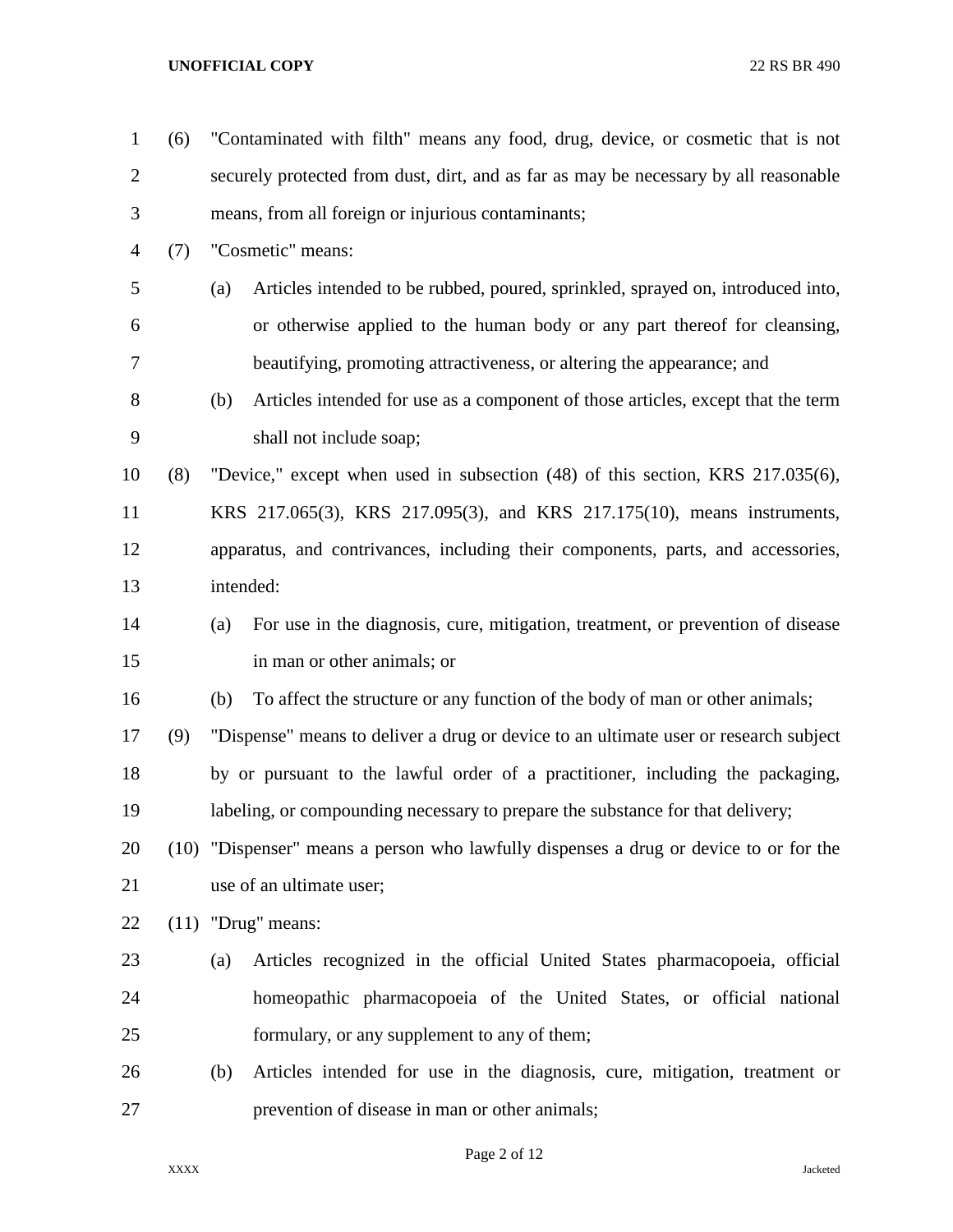(c) Articles, other than food, intended to affect the structure or any function of the body of man or other animals; and (d) Articles intended for use as a component of any article specified in this subsection but does not include devices or their components, parts, or accessories; (12) "Enriched," as applied to flour, means the addition to flour of vitamins and other nutritional ingredients necessary to make it conform to the definition and standard of enriched flour as defined under the federal act; (13) "Environmental Pesticide Control Act of 1972" means the Federal Environmental Pesticide Control Act of 1972, Pub. L. 92-516, and all amendments thereto; (14) "Fair Packaging and Labeling Act" means the Fair Packaging and Labeling Act as it relates to foods and cosmetics, 15 U.S.C. secs. 1451 et seq., and all amendments thereto; (15) "Federal act" means the Federal Food, Drug and Cosmetic Act, 21 U.S.C. secs. 301 et seq., 52 Stat. 1040 et seq., or amendments thereto; (16) "Filled milk" means any milk, cream, or skimmed milk, whether or not condensed, evaporated, concentrated, frozen, powdered, dried, or desiccated, to which has been added, or which has been blended or compounded with, any fat or oil other than milk fat, except the fat or oil of contained eggs and nuts and the fat or oil of substances used for flavoring purposes only, so that the resulting product is an imitation or semblance of milk, cream, skimmed milk, ice cream mix, ice cream, or frozen desserts, whether or not condensed, evaporated, concentrated, frozen, powdered, dried, or desiccated, whether in bulk or in containers, hermetically sealed or unsealed. This definition does not mean or include any milk or cream from which no part of the milk or butter fat has been extracted, whether or not condensed, evaporated, concentrated, powdered, dried, or desiccated, to which has been added any substance rich in vitamins, nor any distinctive proprietary food compound not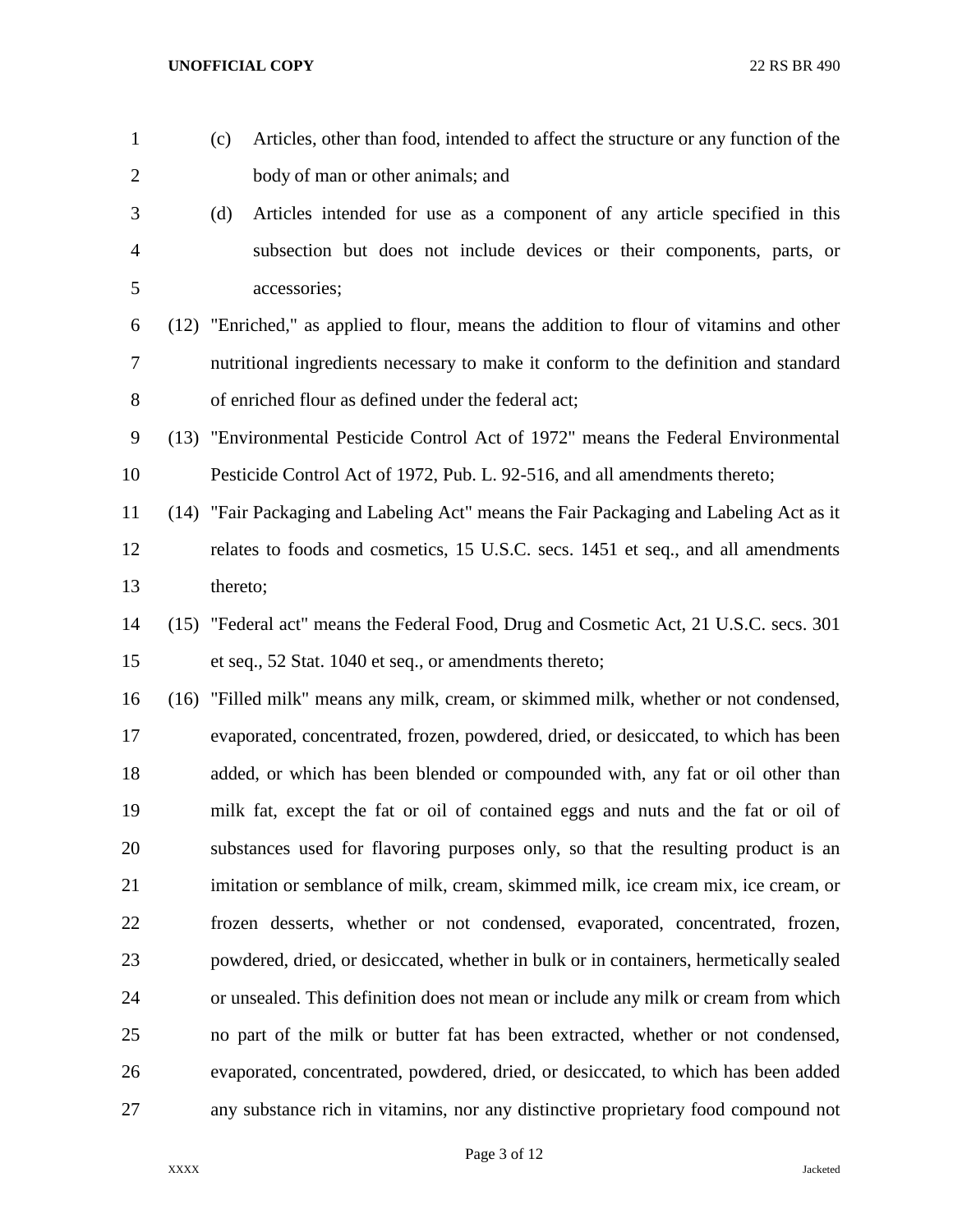readily mistaken for milk or cream or for condensed, evaporated, concentrated, powdered, dried, or desiccated milk or cream, if the compound is prepared and designed for the feeding of infants or young children, sick or infirm persons, and customarily used on the order of a physician, and is packed in individual containers bearing a label in bold type that the contents are to be used for those purposes; nor shall this definition prevent the use, blending, or compounding of chocolate as a flavor with milk, cream, or skimmed milk, desiccated, whether in bulk or in containers, hermetically sealed or unsealed, to or with which has been added, blended or compounded no other fat or oil other than milk or butter fat;

 (17) "Flour" means only the foods commonly known as flour, white flour, wheat flour, plain flour, bromated flour, self-rising flour, self-rising white flour, self-rising wheat flour, phosphated flour, phosphated white flour, and phosphated wheat flour, defined under the federal act;

(18) "Food" means:

## (a) Articles used for food or drink for man or other animals;

- (b) Chewing gum; and
- (c) Articles used for components of any such article;

 (19) "Food additive" means any substance the intended use of which results or may be reasonably expected to result, directly or indirectly, in its becoming a component or otherwise affecting the characteristics of any food, including any substance intended for use in producing, manufacturing, packing, processing, preparing, treating, packaging, transporting, or holding food; and including any source of radiation intended for any of these uses, if the substance is not generally recognized, among experts qualified by scientific training and experience to evaluate its safety, as having been adequately shown through scientific procedures or, in the case of a substance used in a food prior to January 1, 1958, through either scientific procedures or experience based on common use in food to be safe under the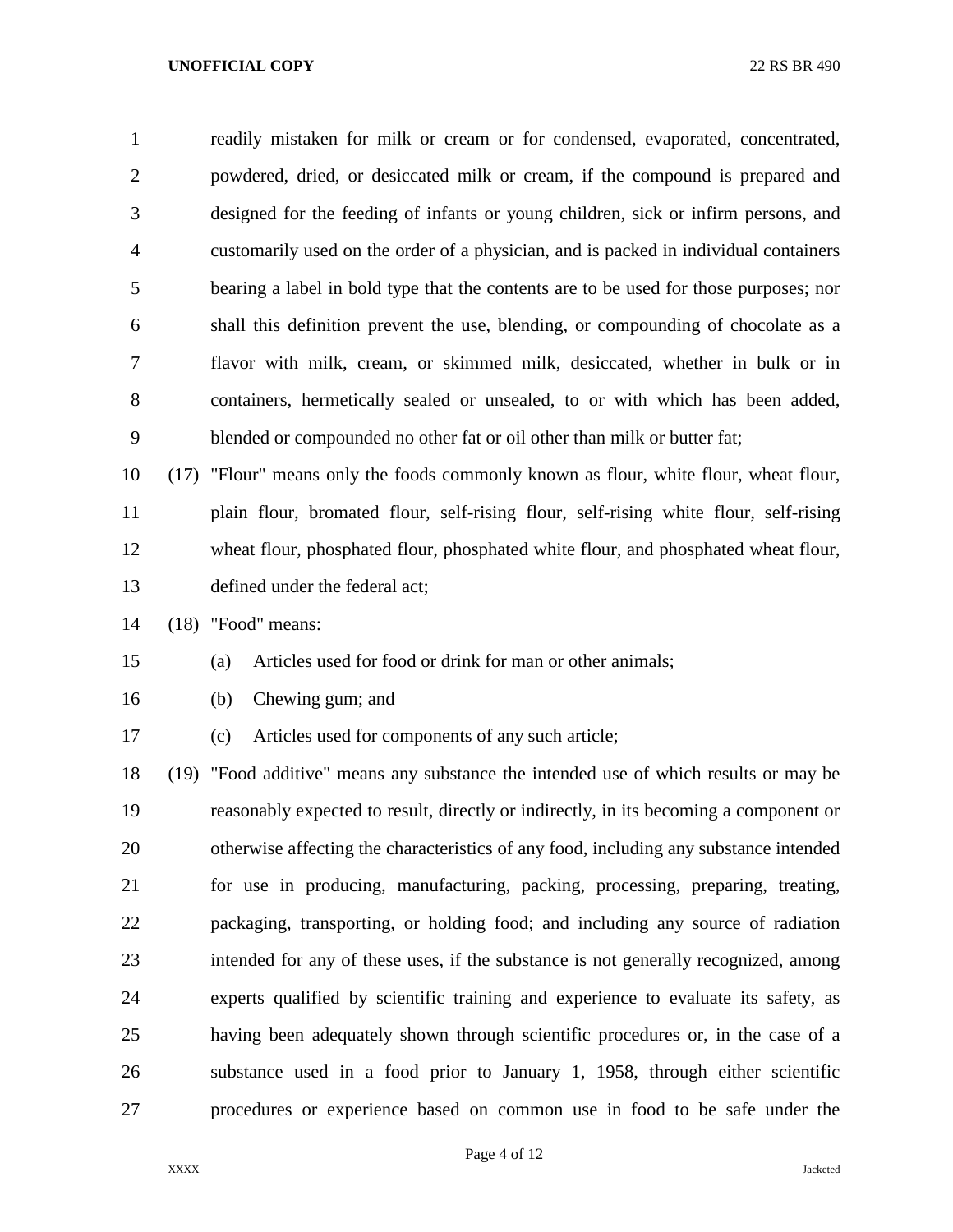- conditions of its intended use; except that the term does not include: (a) A pesticide chemical in or on a raw agricultural commodity; (b) A pesticide chemical to the extent that it is intended for use or is used in the production, storage, or transportation of any raw agricultural commodity; (c) A color additive; or (d) Any substance used in accordance with a sanction or approval granted prior to the enactment of the Food Additives Amendment of 1958, pursuant to the federal act; the Poultry Products Inspection Act, 21 U.S.C. secs. 451 et seq.; or the Meat Inspection Act of 1907; and amendments thereto;
- (20) "Food processing establishment" means any commercial establishment in which food is manufactured, processed, or packaged for human consumption, but does not include retail food establishments, home-based processors, or home-based microprocessors;
- (21) "Food service establishment" means any fixed or mobile commercial establishment that engages in the preparation and serving of ready-to-eat foods in portions to the consumer, including but not limited to: restaurants; coffee shops; cafeterias; short order cafes; luncheonettes; grills; tea rooms; sandwich shops; soda fountains; taverns; bars; cocktail lounges; nightclubs; roadside stands; industrial feeding establishments; private, public or nonprofit organizations or institutions routinely serving food; catering kitchens; commissaries; charitable food kitchens; or similar places in which food is prepared for sale or service on the premises or elsewhere with or without charge. It does not include food vending machines, establishments serving beverages only in single service or original containers, or retail food stores which only cut, slice, and prepare cold-cut sandwiches for individual consumption;
- (22) "Food storage warehouse" means any establishment in which food is stored for subsequent distribution;
- (23) "Immediate container" does not include package liners;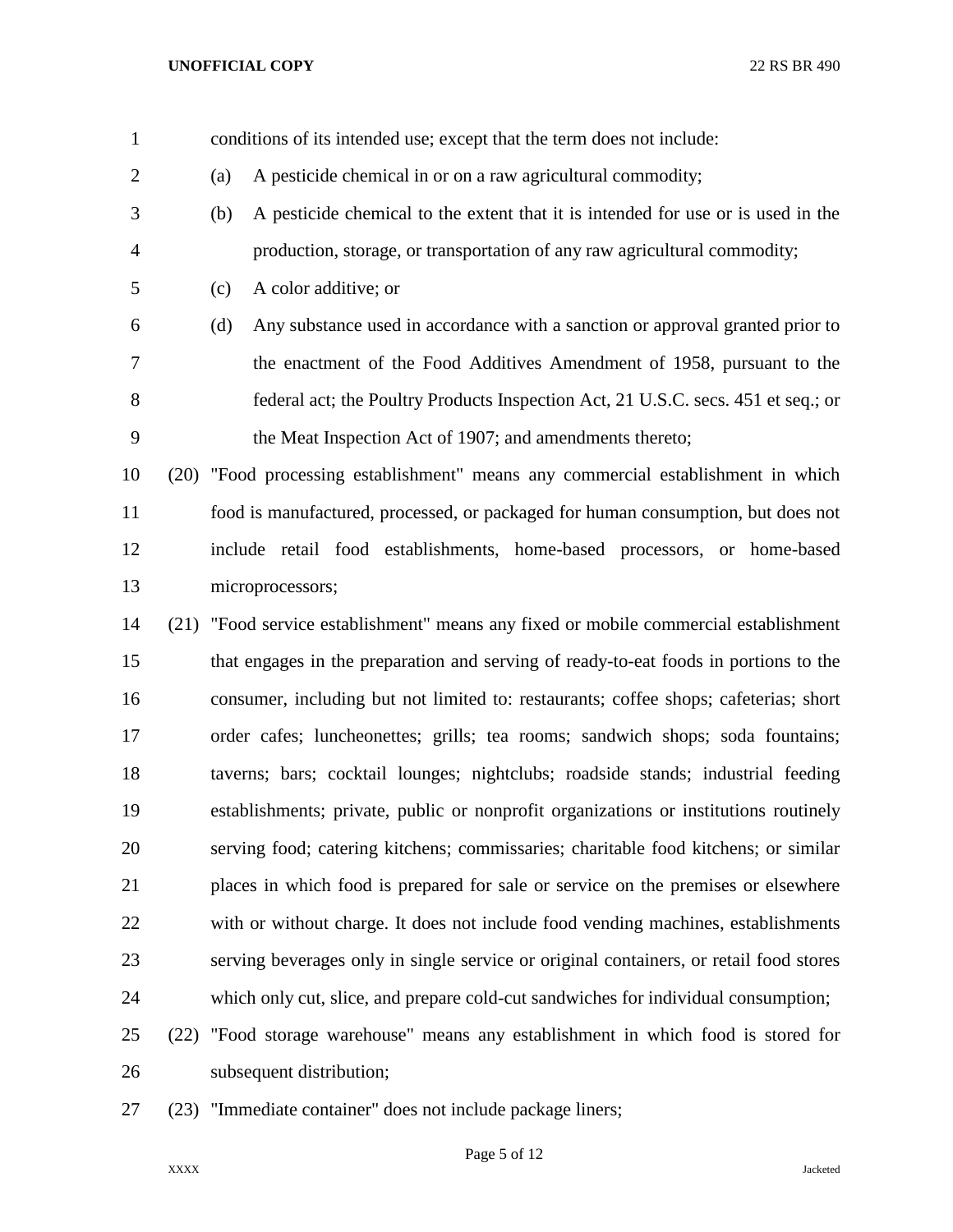| $\mathbf{1}$   | (24) | "Imminent health hazard" means a significant threat or danger to health that is          |
|----------------|------|------------------------------------------------------------------------------------------|
| $\overline{2}$ |      | considered to exist when there is evidence sufficient to show that a product,            |
| 3              |      | practice, circumstance, or event creates a situation that requires immediate             |
| $\overline{4}$ |      | correction or cessation of operation to prevent illness or injury based on:              |
| 5              |      | The number of potential illnesses or injuries; or<br>(a)                                 |
| 6              |      | The nature, severity, and duration of the anticipated illness or injury;<br>(b)          |
| 7              |      | (25) "Interference" means threatening or otherwise preventing the performance of lawful  |
| 8              |      | inspections or duties by agents of the cabinet during all reasonable times of            |
| 9              |      | operation;                                                                               |
| 10             | (26) | "Label" means a display of written, printed, or graphic matter upon the immediate        |
| 11             |      | container of any article; and a requirement made by or under authority of KRS            |
| 12             |      | 217.005 to 217.215 that any word, statement, or other information appearing on the       |
| 13             |      | label shall not be considered to be complied with unless the word, statement, or         |
| 14             |      | other information also appears on the outside container or wrapper, if any there be,     |
| 15             |      | of the retail package of the article, or is easily legible through the outside container |
| 16             |      | or wrapper;                                                                              |
| 17             |      | (27) "Labeling" means all labels and other written, printed, or graphic matter:          |
| 18             |      | Upon an article or any of its containers or wrappers; or<br>(a)                          |
| 19             |      | Accompanying the article;<br>(b)                                                         |
| 20             |      | (28) "Legend drug" means a drug defined by the Federal Food, Drug and Cosmetic Act,      |
| 21             |      | as amended, and under which definition its label is required to bear the statement       |
| 22             |      | "Caution: Federal law prohibits dispensing without prescription.";                       |
| 23             |      | (29) "Meat Inspection Act" means the Federal Meat Inspection Act, 21 U.S.C. secs. 71 et  |
| 24             |      | seq., 34 Stat. 1260 et seq., including any amendments thereto;                           |
| 25             |      | (30) "New drug" means:                                                                   |
| 26             |      | Any drug the composition of which is such that the drug is not generally<br>(a)          |
| 27             |      | recognized among experts qualified by scientific training and experience to              |

Page 6 of 12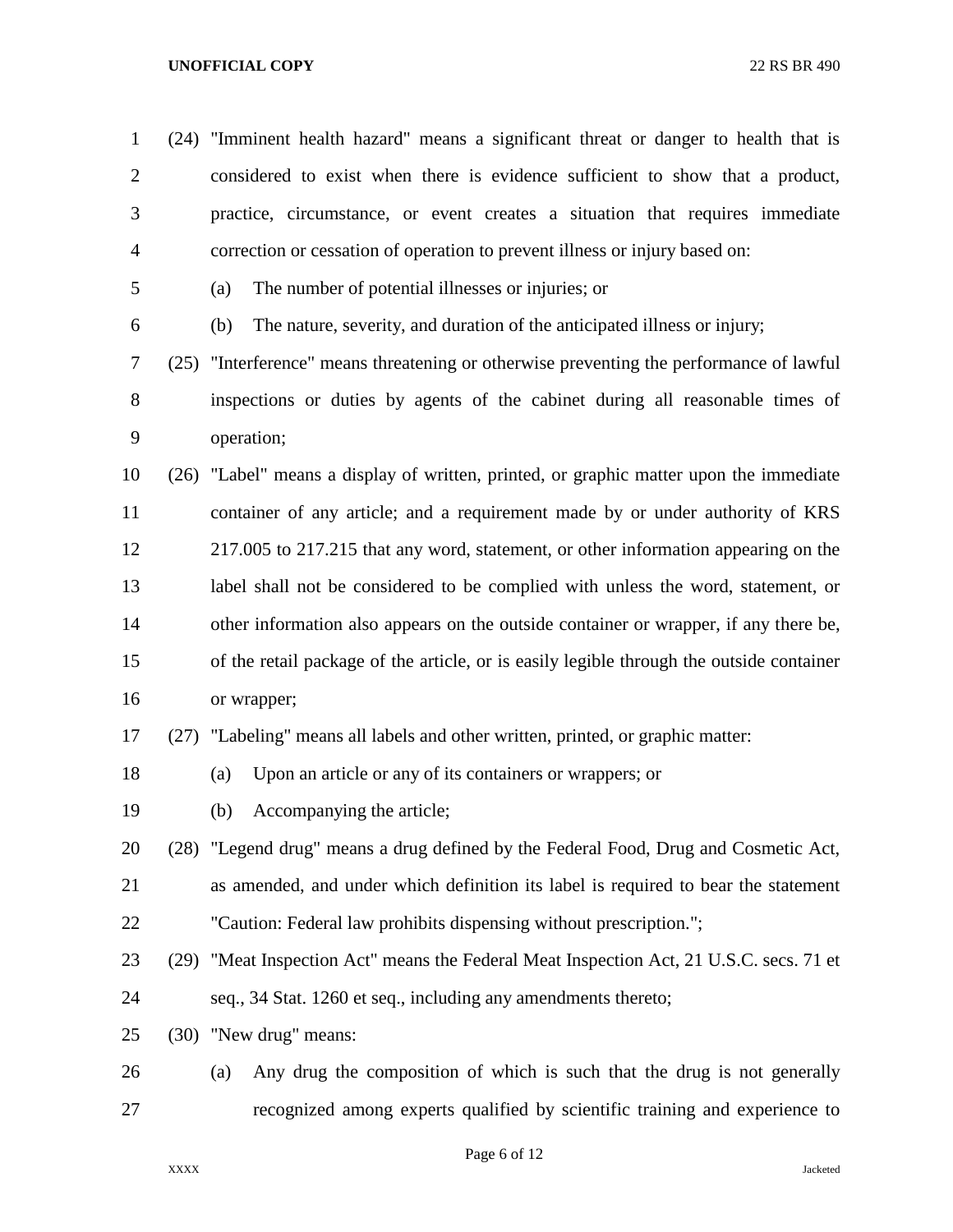| $\mathbf{1}$   |      | evaluate the safety of drugs as safe for use under the conditions prescribed,            |
|----------------|------|------------------------------------------------------------------------------------------|
| $\overline{2}$ |      | recommended, or suggested in the labeling thereof; or                                    |
| 3              |      | Any drug the composition of which is such that the drug, as a result of<br>(b)           |
| $\overline{4}$ |      | investigations to determine its safety for use under prescribed conditions, has          |
| 5              |      | become so recognized, but which has not, otherwise than in the investigations,           |
| 6              |      | been used to a material extent or for a material time under the conditions;              |
| 7              |      | (31) "Official compendium" means the official United States pharmacopoeia, official      |
| 8              |      | homeopathic pharmacopoeia of the United States, official national formulary, or any      |
| 9              |      | supplement to any of them;                                                               |
| 10             | (32) | "Person" means an individual, firm, partnership, company, corporation, trustee,          |
| 11             |      | association, or any public or private entity;                                            |
| 12             |      | (33) "Pesticide chemical" means any substance that alone in chemical combination, or in  |
| 13             |      | formulation with one or more other substances, is an "economic poison" within the        |
| 14             |      | meaning of the Federal Insecticide, Fungicide and Rodenticide Act and amendments         |
| 15             |      | thereto, and that is used in the production, storage, or transportation of raw           |
| 16             |      | agricultural commodities;                                                                |
| 17             | (34) | "Poultry Products Inspection Act" means the Federal Poultry and Poultry Products         |
| 18             |      | Inspection Act, 21 U.S.C. secs. 451 et seq., Pub. L. 85-172, 71 Stat. 441, and any       |
| 19             |      | amendments thereto;                                                                      |
| 20             |      | (35) "Practitioner" means medical or osteopathic physicians, dentists, chiropodists, and |
| 21             |      | veterinarians who are licensed under the professional licensing laws of Kentucky to      |
| 22             |      | prescribe and administer drugs and devices. "Practitioner" includes optometrists         |
| 23             |      | when administering or prescribing pharmaceutical agents authorized in KRS                |
| 24             |      | $320.240(12)$ to $(14)$ , advanced practice registered nurses as authorized in KRS       |
| 25             |      | 314.011 and 314.042, physician assistants when administering or prescribing              |
| 26             |      | pharmaceutical agents as authorized in KRS 311.858, and health care professionals        |
| 27             |      | who are residents of and actively practicing in a state other than Kentucky and who      |

Page 7 of 12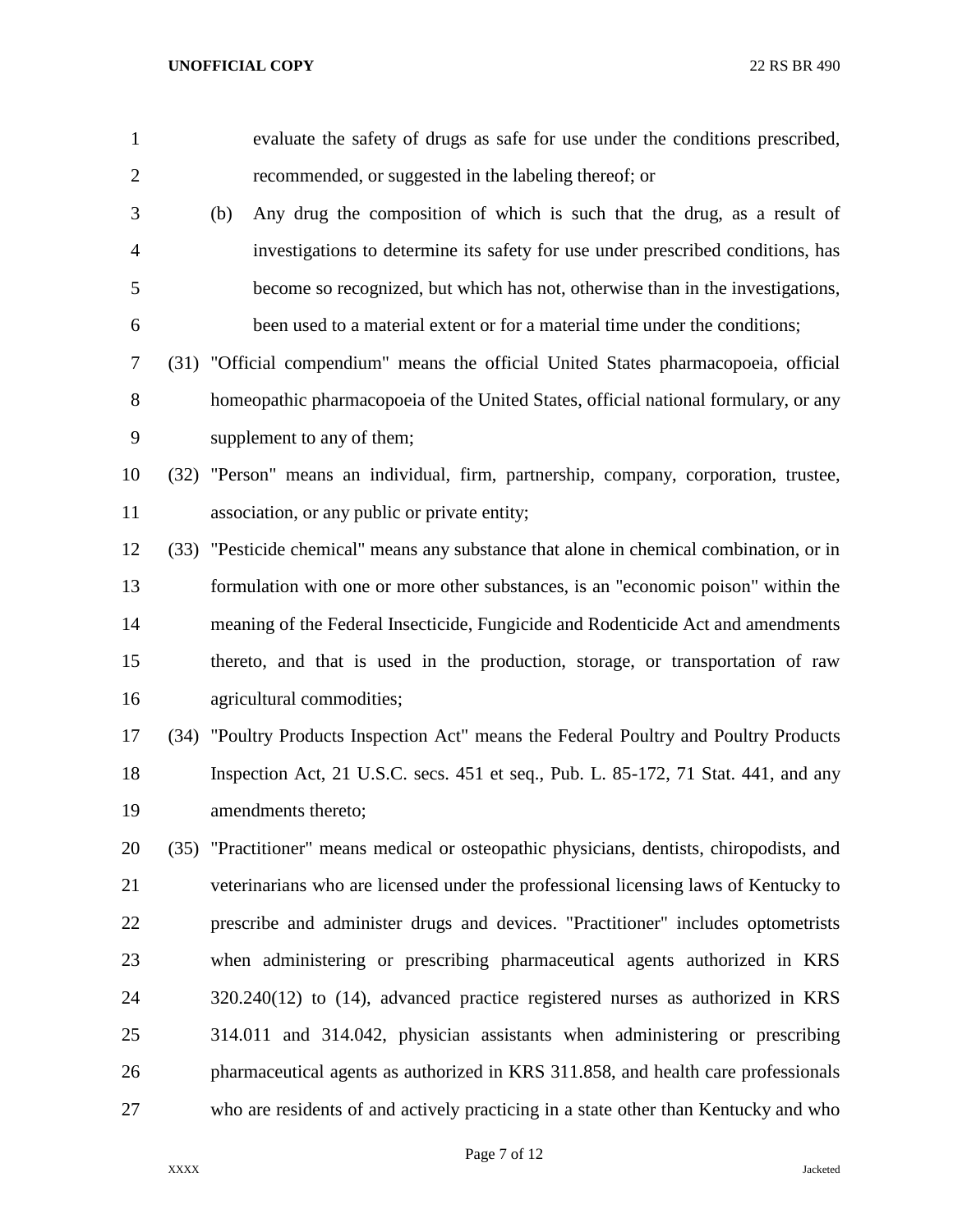are licensed and have prescriptive authority under the professional licensing laws of another state, unless the person's Kentucky license has been revoked, suspended, restricted, or probated, in which case the terms of the Kentucky license shall prevail;

 (36) "Prescription" means a written or oral order for a drug or medicine, or combination or mixture of drugs or medicines, or proprietary preparation, that is signed, given, or authorized by a medical, advanced practice registered nurse, dental, chiropody, veterinarian, or optometric practitioner, and intended for use in the diagnosis, cure, mitigation, treatment, or prevention of disease in man or other animals;

 (37) "Prescription blank" means a document that conforms with KRS 217.216 and is 11 intended for prescribing a drug to an ultimate user;

 (38) "Raw agricultural commodity" means any food in its raw or natural state, including all fruits that are washed, colored, or otherwise treated in their unpeeled natural form prior to marketing;

 (39) "Retail food establishment" means any food service establishment, retail food store, or a combination of both within the same establishment;

 (40) "Retail food store" means any fixed or mobile establishment where food or food products, including prepackaged, labeled sandwiches or other foods to be heated in a microwave or infrared oven at the time of purchase, are offered for sale to the consumer, and intended for off-premises consumption, but does not include establishments which handle only prepackaged, snack-type, nonpotentially hazardous foods, markets that offer only fresh fruits and vegetables for sale, food service establishments, food and beverage vending machines, vending machine commissaries, food processing establishments, or home-based processors;

- (41) "Salvage distributor" means a person who engages in the business of distributing, peddling, or otherwise trafficking in any salvaged merchandise;
- (42) "Salvage processing plant" means an establishment operated by a person engaged in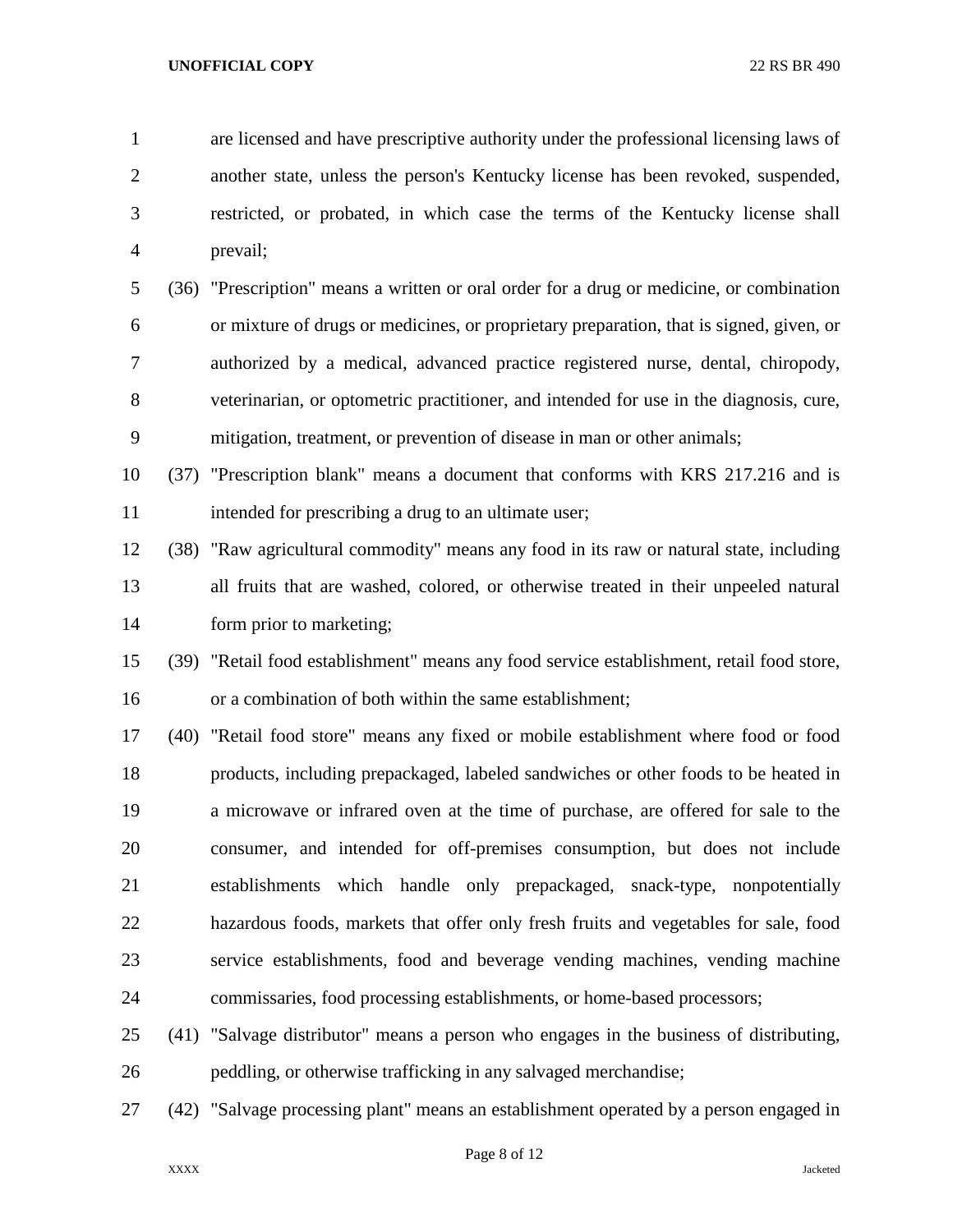the business of reconditioning, labeling, relabeling, repackaging, recoopering, sorting, cleaning, culling or who by other means salvages, sells, offers for sale, or distributes for human or animal consumption or use any salvaged food, beverage, including beer, wine and distilled spirits, vitamins, food supplements, dentifices, cosmetics, single-service food containers or utensils, containers and packaging materials used for foods and cosmetics, soda straws, paper napkins, or any other product of a similar nature that has been damaged or contaminated by fire, water, smoke, chemicals, transit, or by any other means; (43) "Second or subsequent offense" has the same meaning as it does in KRS 218A.010; (44) "Secretary" means the secretary of the Cabinet for Health and Family Services; (45) "Temporary food service establishment" means any food service establishment which operates at a fixed location for a period of time, not to exceed fourteen (14) consecutive days; (46) "Traffic" has the same meaning as it does in KRS 218A.010; (47) "Ultimate user" has the same meaning as it does in KRS 218A.010; (48) If an article is alleged to be misbranded because the labeling is misleading, or if an advertisement is alleged to be false because it is misleading, in determining whether the labeling or advertisement is misleading, there shall be taken into account, among other things, not only representations made or suggested by statement, word, design, device, sound, or in any combination thereof, but also the extent to which the labeling or advertisement fails to reveal facts that are material in the light of the representations or material with respect to consequences which may result from the use of the article to which the labeling or advertisement relates under the conditions of use prescribed in the labeling or advertisement thereof or under the conditions of use as are customary or usual;

 (49) The representation of a drug in its labeling or advertisement as an antiseptic shall be considered to be a representation that it is a germicide, except in the case of a drug

Page 9 of 12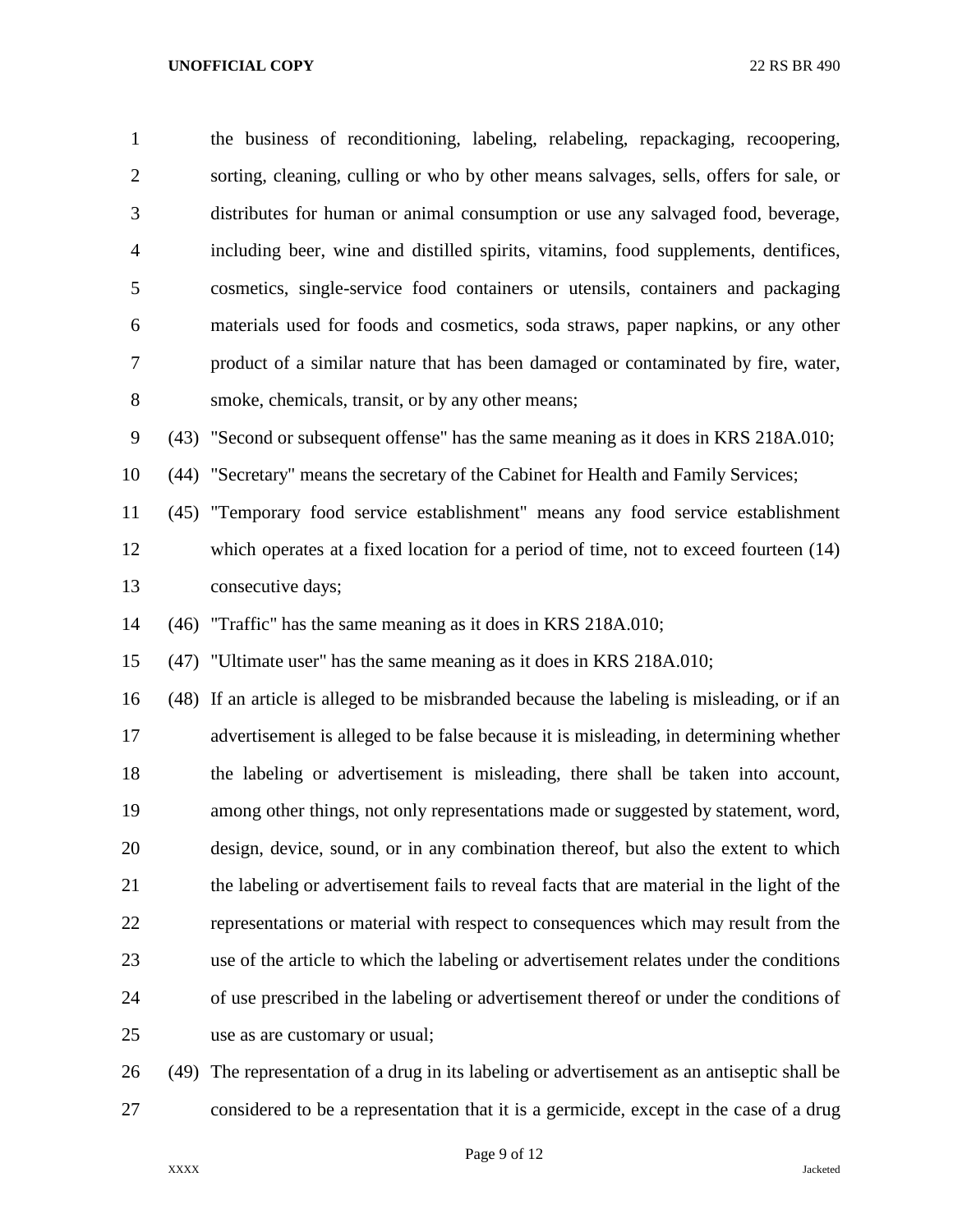purporting to be, or represented as, an antiseptic for inhibitory use as a wet dressing, ointment, dusting powder, or other use involving prolonged contact with the body;

 (50) The provisions of KRS 217.005 to 217.215 regarding the selling of food, drugs, devices, or cosmetics shall be considered to include the manufacture, production, processing, packing, exposure, offer, possession, and holding of those articles for sale, the sale, dispensing, and giving of those articles, and the supplying or applying of those articles in the conduct of any food, drug, or cosmetic establishment;

 (51) "Home" means a primary residence occupied by the processor, that contains only two (2) ranges, ovens, or double-ovens, and no more than three (3) refrigerators used for cold storage. This equipment shall have been designed for home use and not for commercial use, and shall be operated in the kitchen within the residence;

 (52) "Formulated acid food product" means an acid food in which the addition of a small amount of low-acid food results in a finished equilibrium pH of 4.6 or below that does not significantly differ from that of the predominant acid or acid food;

 (53) "Acidified food product" means a low-acid food to which acid or acidic food is added and which has a water activity value greater than 0.85, and a finished equilibrium pH of 4.6 or below;

 (54) "Low-acid food" means foods, other than alcoholic beverages, with a finished equilibrium pH greater than 4.6, and a water activity value greater than 0.85;

(55) "Acid food" means foods that have a natural pH of 4.6 or below;

 (56) "Home-based processor" means a person who in his or her home, produces or processes non-potentially hazardous foods, including but not limited to dried herbs, spices, nuts, candy, dried grains, whole fruit and vegetables, mixed-greens, jams, jellies, sweet sorghum syrup, preserves, fruit butter, bread, fruit pies, cakes, or cookies, and who has a gross income of no more than sixty thousand dollars (\$60,000) annually from the sale of the products;

(57) "Home-based microprocessor" means a farmer who, in the farmer's home or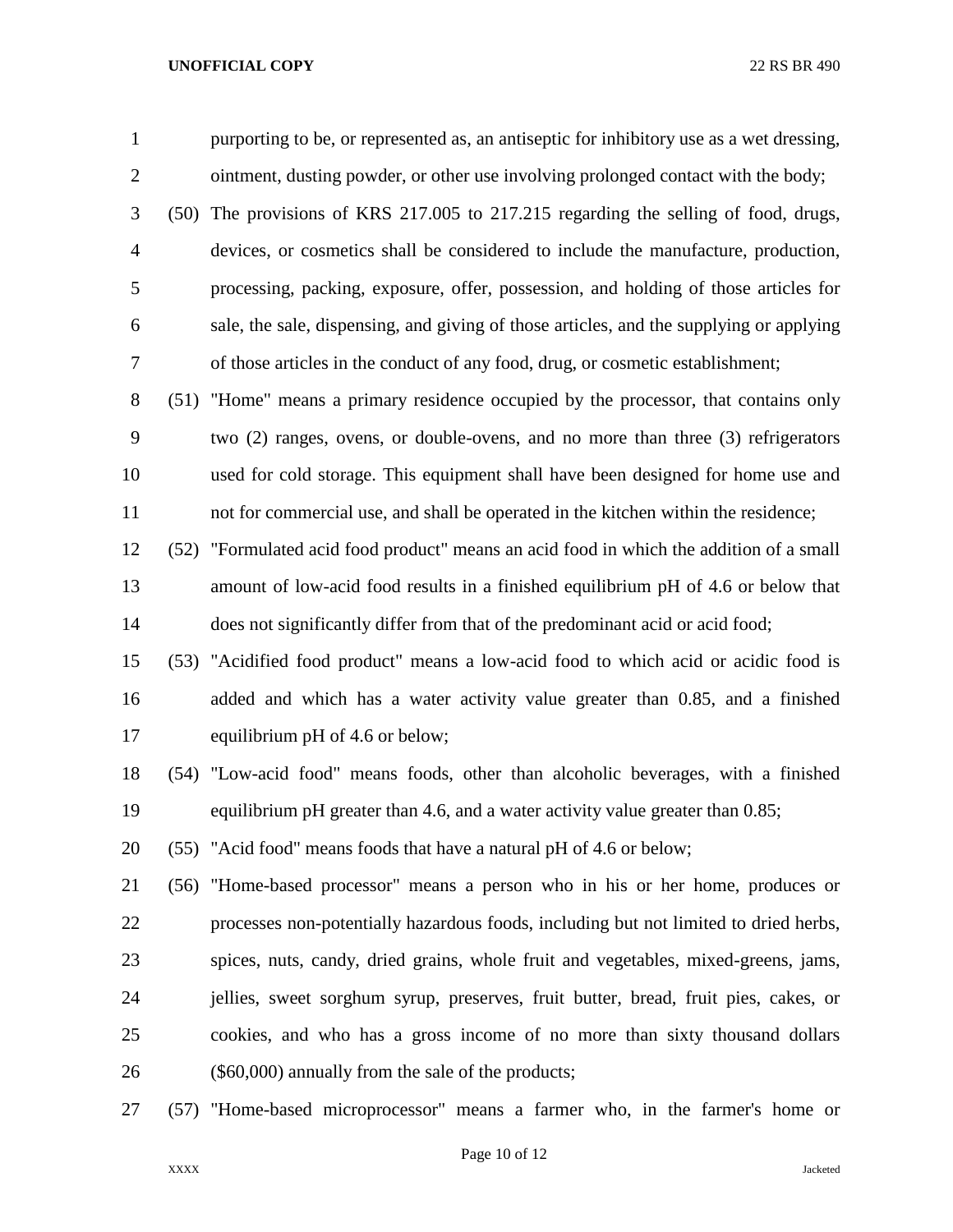| $\mathbf{1}$   |      | certified or permitted kitchen, produces or processes foods, including but not      |
|----------------|------|-------------------------------------------------------------------------------------|
| $\overline{2}$ |      | limited to acid foods, formulated acid food products, acidified food products, or   |
| 3              |      | low-acid canned foods, and who has a gross income of no more than sixty thousand    |
| $\overline{4}$ |      | dollars (\$60,000) annually from the sale of the product;                           |
| 5              |      | (58) "Certified" means any person or home-based microprocessor who:                 |
| 6              |      | Has attended the Kentucky Cooperative Extension Service's microprocessing<br>(a)    |
| $\overline{7}$ |      | program or pilot microprocessing program and has been identified by the             |
| 8              |      | Kentucky Cooperative Extension Service as having satisfactorily completed           |
| 9              |      | the prescribed course of instruction; or                                            |
| 10             |      | Has attended some other school pursuant to 21 C.F.R. sec. 114.10;<br>(b)            |
| 11             |      | (59) "Farmer" means a person who is a resident of Kentucky and owns or rents        |
| 12             |      | agricultural land pursuant to subsection (9) of KRS 132.010 or horticultural land   |
| 13             |      | pursuant to subsection (10) of KRS 132.010. For the purposes of KRS 217.136 to      |
| 14             |      | 217.139, "farmer" also means any person who is a resident of Kentucky and has       |
| 15             |      | grown the primary horticultural and agronomic ingredients used in the home-based    |
| 16             |      | microprocessed products which they have produced; [ and]                            |
| 17             |      | (60) "Farmers market temporary food service establishment" means any temporary food |
| 18             |      | service establishment operated by a farmer who is a member of the market which      |
| 19             |      | operates within the confines of a farmers market registered with the Kentucky       |
| 20             |      | Department of Agriculture for the direct-to-consumer marketing of Kentucky-grown    |
| 21             |      | farm products from approved sources for a period of time not to exceed two (2)      |
| 22             |      | days per week for any consecutive six (6) months period in a calendar year; and     |
| 23             | (61) | "Fresh produce" means any fruit or vegetable that is in its raw state,              |
| 24             |      | unprocessed, and has not been frozen or subjected to any form of thermal            |
| 25             |      | processing or any other form of preservation. The following processes shall not     |
| 26             |      | preclude a food item from being labeled as "fresh produce":                         |
| 27             |      | The addition of approved waxes and coatings;<br>(a)                                 |

Page 11 of 12